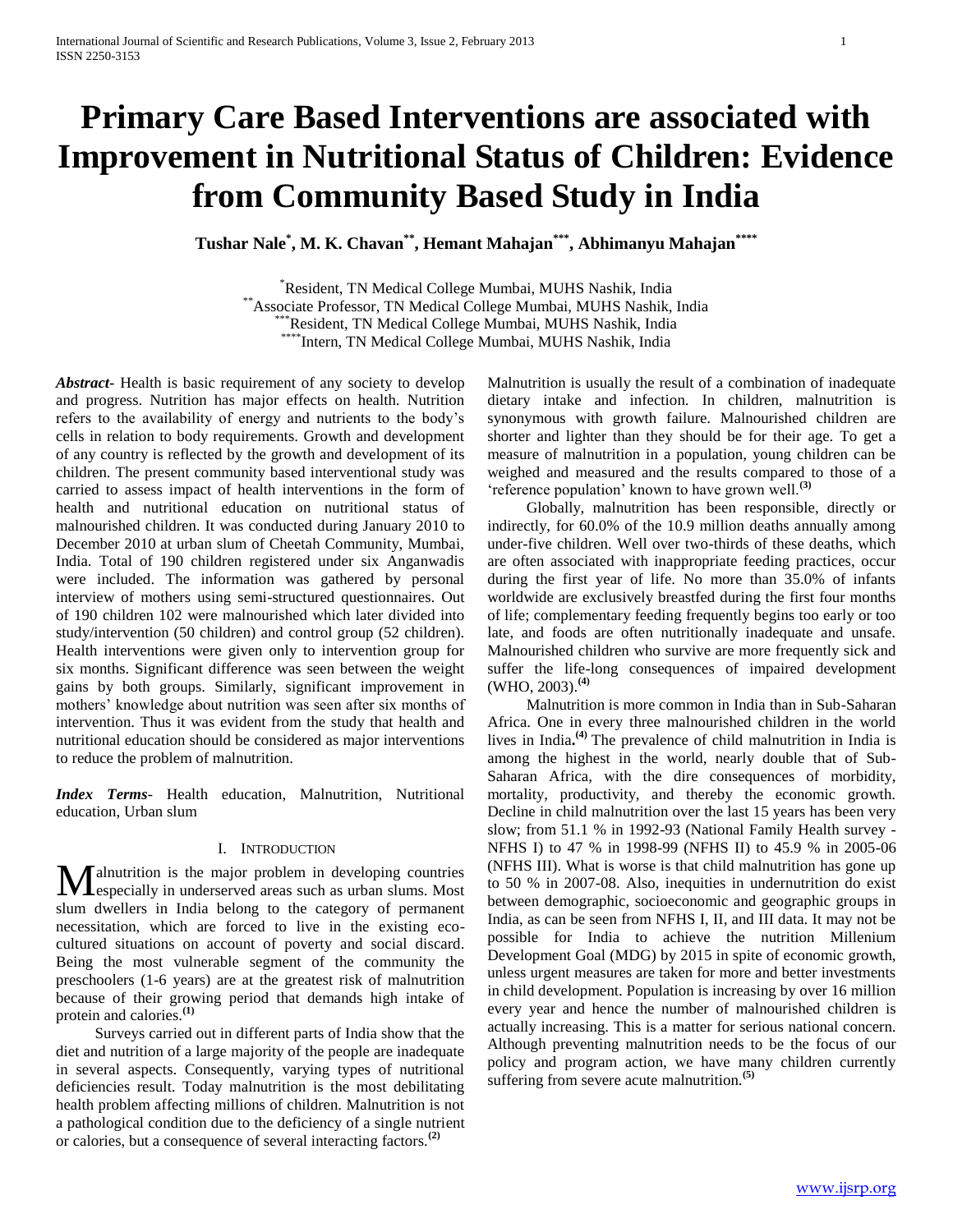#### II. MATERIALS AND METHODOLOGY

 The present study was a community based interventional study carried out during January 2010 to December 2010 in of Cheetah Camp urban slum. Community of Cheeta camp is situated in the peripheral part of Eastern Mumbai coming under M/East Ward of Mumbai Municipal Corporation. The population of Cheeta camp is approximately 87000 (Census 2001) and comprises of migrant people from Uttar Pradesh, Bihar, Tamilnadu, Kerala, Maharashtra, Bengal and Andhra Pradesh The whole area is divided in to 11 sectors and. There were around 9300 (Census 2001) children aged less than 5 years. It is the field practice area under the Department of Preventive and Social Medicine, of TN medical college which provide

preventive, promotive, curative and rehabilitative health care services to the community in coordination with the Urban Health Centre, Health Post, and Municipal Dispensary under M/East Ward of Brihanmumbai Municipal Corporation.

 The Anganwadi centre was considered as a sampling unit. There were total 57 Anganwadi at Cheetah camp. Out of these, 10 percent Anganwadis (i.e. 6 Anganwadis) were selected by using simple random sampling method. All the children aged 1-3 years registered in these Anganwadi were included in the study. Children having Grade IV malnutrition according to Indian academy of Paediatrics (IAP) were excluded from the study. As per the record of the selected Anganwadis and the distribution of children according to their nutritional status is as follows:

| Sr. no         | Sector<br>and<br>Anganwadi | Children<br>between 1yr<br>to 3 yr age | Grades of malnutrition ( $A/c$ to IAP classification) |                |                |                |                  |
|----------------|----------------------------|----------------------------------------|-------------------------------------------------------|----------------|----------------|----------------|------------------|
|                | $(AW)$ no.                 | group                                  | Normal                                                | $\mathbf{1}$   | $\overline{2}$ | 3              | $\overline{4}$   |
| 1              | F,<br>AW No. 20            | 24                                     | 15                                                    | $\overline{7}$ | $\overline{2}$ | $\mathbf{0}$   | $\overline{0}$   |
| $\overline{2}$ | A,<br>AW No. 35            | 30                                     | 17                                                    | 8              | 5              | $\Omega$       | $\theta$         |
| 3              | <b>B</b> ,<br>AW No. 22    | 31                                     | 11                                                    | 8              | $\mathbf{Q}$   | 3              | $\mathbf{0}$     |
| 4              | J,<br>AW No. 3             | 36                                     | 19                                                    | 9              | $\overline{7}$ | $\mathbf{1}$   | $\overline{0}$   |
| 5              | D,<br><b>AW No.49</b>      | 31                                     | 10                                                    | 9              | 10             | $\overline{2}$ | $\boldsymbol{0}$ |
| 6              | Ε,<br>AW No. 61            | 39                                     | 16                                                    | 12             | 8              | 3              | $\Omega$         |
| Total          |                            | 191                                    | 88                                                    | 53             | 41             | 9              | $\Omega$         |

 Out of these 103 malnourished children 1 child was untraceable. These 102 Malnourished children were divided into intervention/study group and control group (3 Anganwadis in each group). Baseline data collected for both intervention group (50 children) and control group (52 children). Health measures like complete immunization, treatment of acute ailments, Vitamin A supplementation and de-worming were given to both groups. In addition to these health measures, health interventions such as one to one health education sessions (total 6 sessions) to every mother for six months and focus group discussion (FGD) one per two months for six months (total 3 FGDs) were given only to Intervention group. Post intervention data collected after 6 months from baseline data collection. There were loss of 2 children from intervention group and 3 children from control group. Study was implemented in six phases:

#### **2.1 Preparatory Phase**

*2.1.1 Administrative approvals*

 The necessary approvals were obtained from the following authorities to carry out the study.

The Dean of TN Medical College, Mumbai

Ethics committee of TN Medical College, Mumbai

 Professor and Head, Department of Preventive and Social Medicine, TN Medical College, Mumbai

In Charge of Urban Health Center, Cheeta Camp, Mumbai

#### *2.1.2 Constructing tools for data collection*

 Data collection tools were prepared (i.e. consent forms and preformed, pretested, semi-structured, open-ended questionnaires). To reduce bias, the information was collected maintaining utmost privacy as per the convenience of the respondents. Time required to complete one interview was 30 minutes.

#### *2.1.3 Pilot study*

 Initially a pilot study was conducted, which helped to test and restructure the instrument required for the actual study.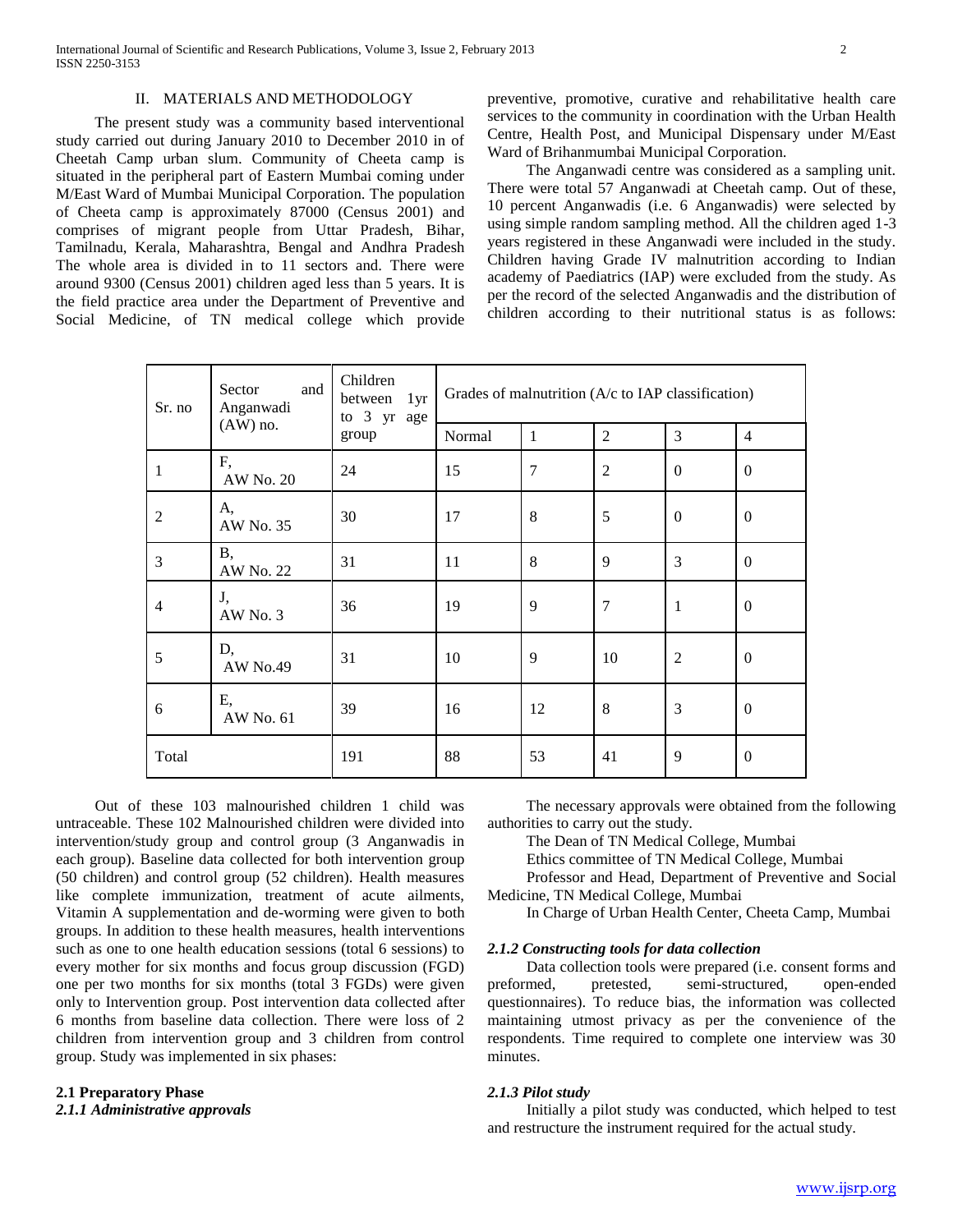Total 6 Anganwadis were selected by using simple random sampling method. Inclusion and exclusion criteria were predetermined and each participant was chosen keeping them in mind. Home visits were done to interview the mother of the children to know sanitary practices followed in the family.

 Initially informed consent was obtained from study participants. Nutritional status among 1-3 years old children was assessed by computing weight for age and grading the children using the IAP classification. Association of nutritional status with gender, maternal education, father's occupation and birth order was determined. Dietary intake of protein and calories for 1-3 year old children was determined using the 24-hour dietary recall method from the child's mother at her home. Two more

visits were paid by the investigators to the home of the child if the mother was not available during the first visit. Child was considered non traceable if the mother was not available for interview at home even on the third visit. Apart from dietary history, mothers were interviewed for breast feeding, complementary feeding practices. Medical examination and anthropometric measurements of the children were taken at Anganwadi. The grade of malnutrition was decided by using WHO growth standards and IAP grade of malnutrition.

These children were followed up every month for next 6 months. On each visit child's health assessment was done by clinical examination. At the end of 6 month again anthropometric measurements were taken to measure the outcome.

*Standard of Sanitation according to Briscoe's Scale (6)*

| <b>Behaviour</b>                        |                                                     | Points                   |                         |                       |  |
|-----------------------------------------|-----------------------------------------------------|--------------------------|-------------------------|-----------------------|--|
|                                         |                                                     | 3                        | 2                       | 1                     |  |
|                                         | Drinking                                            | tube well/tap            | ring well               | pond                  |  |
| Water                                   | Washing                                             | tube well/tap            | ring well               | pond                  |  |
| <b>Bathing</b>                          |                                                     | tube well/tap            | ring well               | pond                  |  |
| Defecation Children $<$ 5 years         |                                                     | Latrine/<br>disposed off | open within<br>compound | Anywhere              |  |
|                                         | Hand washing by mother before eating /handling food | <b>Yes</b>               | occasional              | No                    |  |
| Hand washing by mother after defecation |                                                     | Yes with<br>soap         | Yes with<br>sand or ash | Yes with<br>water     |  |
|                                         | Appearance of mothers hands and cloth               | Clean                    | one clean               | unclean               |  |
| Drinking water storage                  |                                                     | direct use               | clean, covered          |                       |  |
| Water for washing                       |                                                     | direct use               | clean, covered          | Unclean,<br>uncovered |  |

Maximum score to be achieved was 21, which was grouped as

- $\bullet$  7-12 : Poor
- 13-17 : Fair
- 18-21 : Good

#### *Assessment of Knowledge of mother about child's nutrition*

 The nutrition knowledge of mothers was evaluated. Each mother was asked a set of four questions about nutrition. The aspects of nutrition knowledge studied were: age for introducing weaning foods into a child's diet; diet during diarrhea; preparation of oral rehydration solution (ORS); growth-chart interpretation. A score of 2 was given for each valid answer. A mother's overall knowledge of nutrition was rated on a scale of 0 to 8 by calculating the total of all the valid responses she made.

Mother's responses were considered valid if she provided the following information: Soft and semisolid foods (weaning food) should be introduced to children after completion age six months or less. A child should be given as same or more food during diarrhoeal episodes as when the child is not ill. Diarrhoea should be managed by giving ORS or fluids to the affected child. ORS should be made with three standard tablespoons of sugar and

one-half standard teaspoon of salt per liter of water or by dissolve one ORS packet in one liter of boiled and cooled water.

 Three growth charts were shown to the mothers. One chart showed weight gain every month (normal growth); the second showed no weight gain for six months (growth faltering); and the third showed continuous loss of weight (grade IV malnutrition). A mother's response was considered valid if she could interpret three charts correctly. If a mother had more than one child in this age group, questions concerning her nutrition knowledge were asked with reference to the youngest child.

#### *Scoring for Knowledge of mother regarding nutrition*

1. Introduction of solid foods in diet:  $<$  4 months (0 mark) / 4-6 months  $(0 \text{ mark})$  > 6months  $(2 \text{ marks})$ 

2. Diet During diarrhoea: No or less food to be given (0 marks)/ same or more food is given (2 marks)

3. Preparation of ORS: not at all knows (0 mark) / partly correct (1 mark)/ correct (2 marks)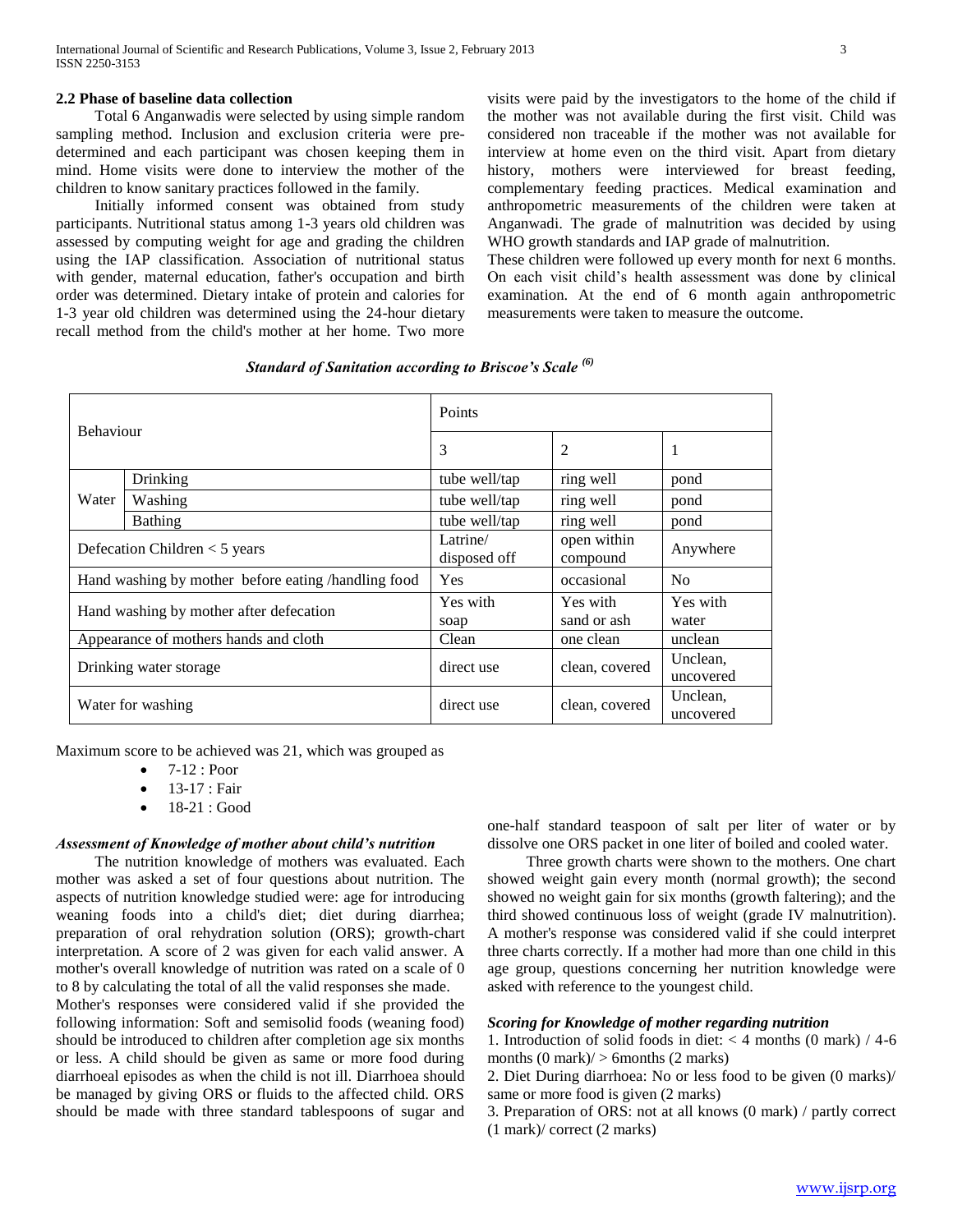4. Growth chart interpretation: none Correct (0 marks) 1 correct or 2 correct (1 mark) 3 correct (2 marks)

|                                    | Points |                      |                |  |  |
|------------------------------------|--------|----------------------|----------------|--|--|
| Questions                          | Valid  | Partially<br>correct | Invalid        |  |  |
| Introduction of solid food         | 2      | $\theta$             | $\overline{0}$ |  |  |
| Knowledge about preparation of ORS | 2      |                      | $\Omega$       |  |  |
| Growth Chart interpretation        | 2      |                      | $\theta$       |  |  |
| Diet during diarrhoea              | 2      | $\theta$             | $\theta$       |  |  |

Maximum score to be achieved was 8, which was grouped as

- 0-2 : Low
- 3-6 : Medium
- 7-8 : High

# **2.3 Phase of Interventions**

 For the intervention group health education was given in the form of

- One to one talks
- Explained with the help of audio-visual aids i.e. posters and flip chats
- Discussions with the mothers (Focus Group Discussion)  $\bullet$

 Health educator initially established a contact with the women individually at home and talked about causes, symptoms and prevention of childhood malnourishment. This group of mothers was educated on the problems due to malnutrition, the importance of immunization, good sanitary practices, and dietary modifications to improve nutritional status of child. Then mothers were motivated to participate in group discussion (GD's) sessions to be conducted in their locality. The purpose and importance of the group discussion (GD's) activity was explained to them. On a fixed day of the week, a lecture cum discussion session was organized for these mothers in groups comprising of 6-8 women at a time. A total of 3 sessions were organized to cover all aspects of malnutrition. Flip charts were used to demonstrate the dietary modification.

 Follow up visits were done every month for a period of six months for both the groups. During each follow up visit health assessment of child was done. Morbidity, such as gastrointestinal and respiratory infections were identified and treated accordingly. Immunization of children was advised, in order to improve their immunization status. Vitamin A is administered as per Expanded program of Immunisation.

# **Interventions given**

 Health education and nutritional education were given individually to mothers to improve their knowledge regarding infant feeding, in order to improve their babies' weights.

- Mothers were also given health education and nutritional education, in groups.
- Special attention was given to grade 3 babies, in order to improve their grade of malnutrition.
- Mothers were trained to make homemade ORS solution, if the ORS packets were not available.
- Mothers were convinced for regular visits to growth and development clinic.
- The babies were referred for pediatricians' opinions, whenever necessary

All these interventions were not applicable to control group.

## **2.4 Phase of data analysis**

 The comparison of Quantitative variables between and within the groups was done using student's t-test, while the Qualitative data was compared using chi-square test. The median values of mothers' nutritional scores within the two groups and between them was compared using Wilcoxon Signed Rank test. The confidence limit for significance was fixed at 95% level with p-value  $< 0.05$ 

#### **2.5 Phase of interpretation and discussion**

 The findings of the present study were compared and discussed with other relevant studies done before and finally conclusion & recommendations were drawn as feasible

## **2.6 Phase of documentation**

 The analysed data was compared with various studies done previously and is presented in the form of tables and is documented.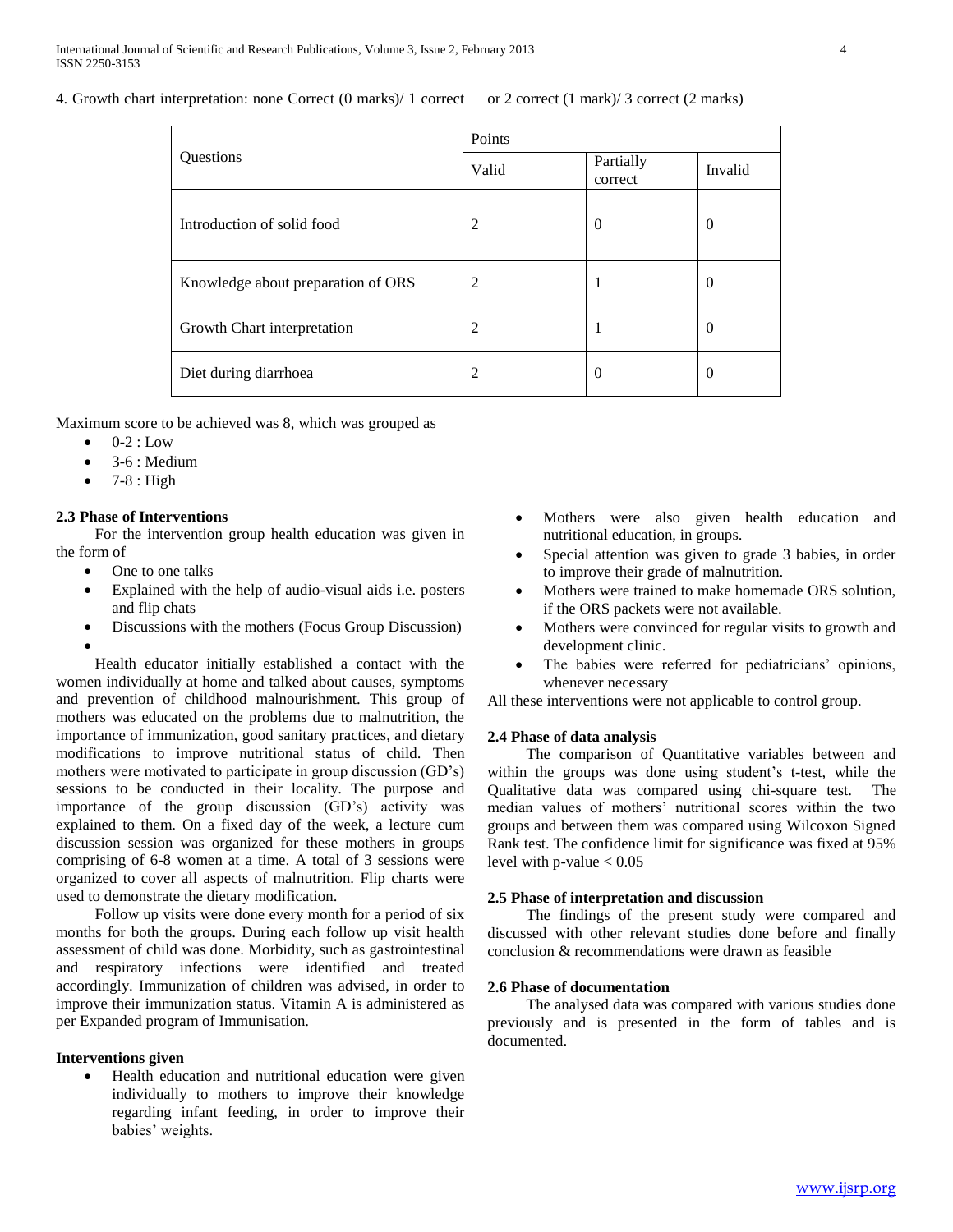| <b>Nutritional Status</b> | $%$ of Standard weight for age (W/A) |
|---------------------------|--------------------------------------|
|                           |                                      |
| Normal                    | More than 80% of $(W/A)$             |
| Grade I                   | 71 to 80% of $(W/A)$                 |
| Grade II                  | 61 to 70% of $(W/A)$                 |
| Grade III                 | 51 to 60% of $(W/A)$                 |
| Grade IV                  | Less than 50% of $(W/A)$             |

IAP classification for malnutrition **(7)**

|  |  |  | WHO classification for malnutrition $(7)$ |
|--|--|--|-------------------------------------------|
|--|--|--|-------------------------------------------|

|                           | Normal                                                                           | Moderate Undernutrition                                                                                                | Severe Undernutrition                                                                                                   |  |
|---------------------------|----------------------------------------------------------------------------------|------------------------------------------------------------------------------------------------------------------------|-------------------------------------------------------------------------------------------------------------------------|--|
| Weight for height $(W/H)$ | Standard deviation up to<br>2 of expected W/H; (i.e.<br>$>$ 79% of expected W/H) | deviation<br>Standard<br>score<br>between 2 to 3 of expected<br>W/H; $(i.e.70-79\%$ of expected<br>$W/H$ ) - Wasting   | Standard<br>deviation<br>score<br>below 3 of expected $W/H$ ;<br>$(i.e. < 70\%$ of expected<br>W/H) - Severe wasting    |  |
| Height for age $(H/A)$    | Standard deviation up to<br>2 of expected H/A (i.e. $>$<br>89% of expected W/H)  | Standard<br>deviation<br>score<br>between 2 to 3 of expected $H/A$ ;<br>(i.e. $85-89\%$ of expected W/H)<br>- Stunting | deviation<br>Standard<br>score<br>below 3 of expected $H/A$ ;<br>$(i.e. < 85\%$ of expected H/A)<br>$-$ Severe Stunting |  |

# III. RESULTS

 Total 190 children were included in this study. Table 1 shows, 97 (51.05%) were male children and 93 (48.9%) children were in the age group of 12-23 months. Out of 190 children, 130 (68.42%) were Muslims and 89 (46.84%) children belonged to nuclear family. According to Modified Prasad classification 104 (54.74%) children were from socio-economic class II & III, 78 (41.05%) mothers had completed their education up to secondary level, while 4 (2.11%) fathers were found illiterate as compared to mothers 13 (6.18%). 57 (30%) fathers completed education more than S.S.C. compared to mothers 34 (17.89%). Table 2 shows nutritional status of children. Table 3 reveals significant

association of mother's knowledge about nutrition and nutritional status of children. Tables 4, 5 and 6 show initially there was no significant difference between weights of intervention and control groups; but after six months of health intervention significant difference noted between these two groups in terms of weight gain. Similarly, health intervention has shown significant effect on mother's knowledge regarding nutrition (Table 7).

#### **Table 1: Socio-demographic Profile**

| Socio demographic profile |                | Male $(n-97)$ | Female $(n-93)$ | Total       |
|---------------------------|----------------|---------------|-----------------|-------------|
| Children's                | $12-23$ months | $51(52.6\%)$  | 42 (45.2%)      | 93 (48.9%)  |
| Age group                 | $23-35$ months | 46 (47.4%)    | 51 (54.8%)      | 97 (51.1%)  |
| Religion                  | Muslim         | 70 (72.2%)    | 60 (64.5%)      | 130 (68.4%) |
|                           | Hindu          | 27 (27.8%)    | 32 (34.4%)      | 59(31.1%)   |
|                           | Other          | $0.00(0\%)$   | $1(1.1\%)$      | $1(0.5\%)$  |
| Type of                   | Nuclear        | 39 (40.2%)    | 50 (53.8%)      | 89 (46.8%)  |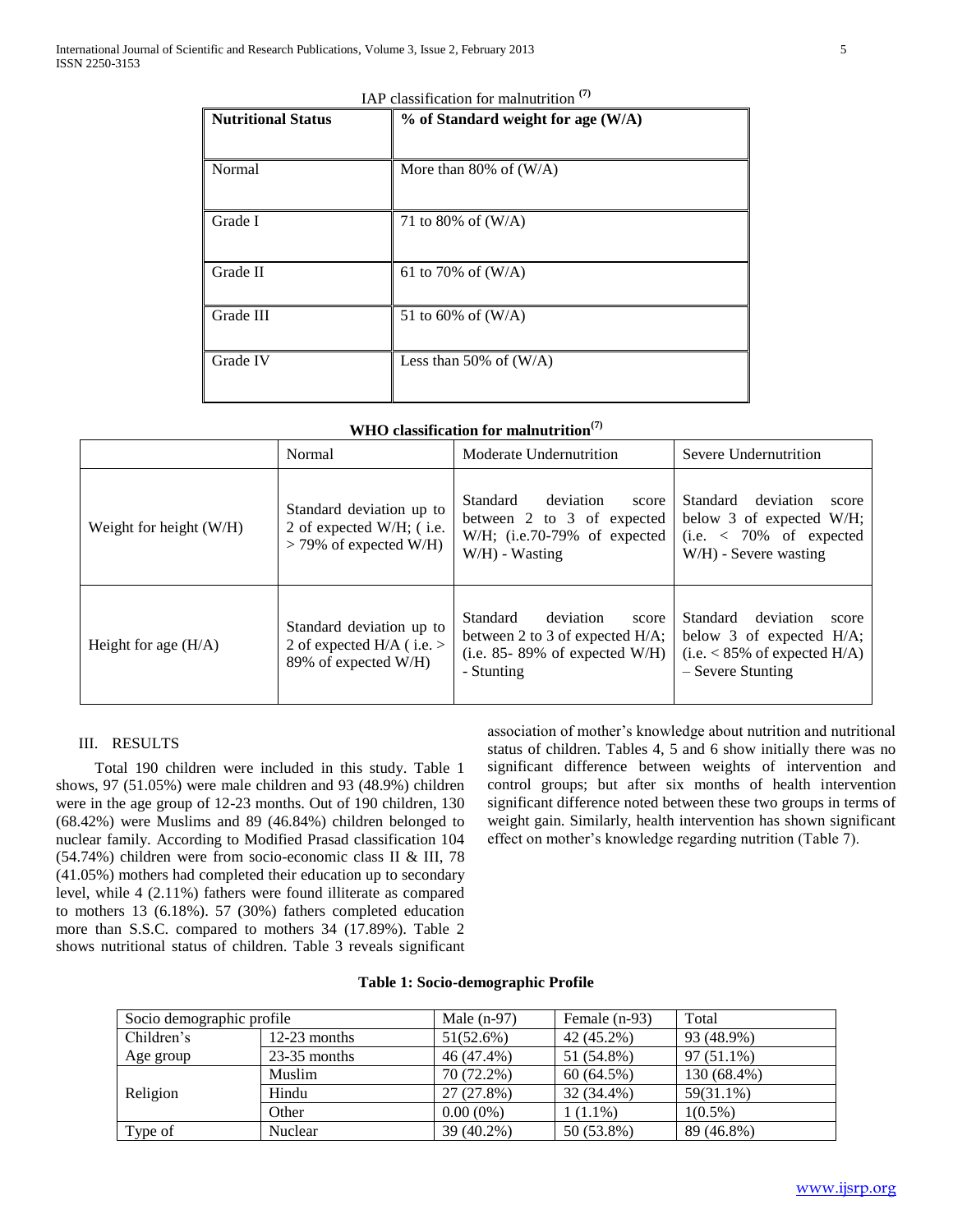International Journal of Scientific and Research Publications, Volume 3, Issue 2, February 2013 6 ISSN 2250-3153

| family             | Joint                   | $10(10.3\%)$ | $9(9.7\%)$   | 19 (10%)    |
|--------------------|-------------------------|--------------|--------------|-------------|
|                    | Three generation        | 48 (49.5%)   | 34 (36.6%)   | 82 (43.2%)  |
|                    | I Upper                 | $6(6.2\%)$   | $6(6.4\%)$   | $12(6.3\%)$ |
| Socio-             | II Upper Middle         | 40 (41.2%)   | 34 (36.6%)   | 74 (38.9%)  |
| economic           | <b>III Lower Middle</b> | 39 (40.2%)   | 43 (46.2%)   | 82 (43.2%)  |
| Class              | <b>IV Upper Lower</b>   | 12 (12.4%)   | $10(10.8\%)$ | 22(11.6%)   |
|                    | V Lower                 | $0(0\%)$     | $0(0\%)$     | $0(0\%)$    |
|                    | Illiterate              | $7(7.2\%)$   | $6(6.2\%)$   | 13 (6.8%)   |
| Mother's Education | Primary                 | 33 (34%)     | 32 (34.4%)   | 65 (34.2%)  |
|                    | Secondary               | 38 (39.2%)   | 40 (43%)     | 78 (41.1%)  |
|                    | $>$ S.S.C.              | 19 (19.6%)   | $15(16.1\%)$ | 34 (17.9%)  |
|                    | Illiterate              | $3(3.1\%)$   | $1(1.1\%)$   | $4(2.1\%)$  |
| Father's Education | Primary                 | 27 (27.8%)   | 31 (33.3%)   | 58 (30.5%)  |
|                    | Secondary               | 34 (35.1%)   | 37 (39.8%)   | 71 (37.4%)  |
|                    | $>$ S.S.C.              | 33 (34%)     | 24 (25.8%)   | 57 (30%)    |
| Total              |                         | 97 (51.1%)   | 93 (48.9%)   | 190 (100%)  |

# **Table 2: Indices of Nutritional Status**

| Indices                                            | Normal        | Malnourished  |
|----------------------------------------------------|---------------|---------------|
| Weight for Age $(W/A)$ [A/c to IAP classification] | 88 (47.4%)    | $102(52.6\%)$ |
| Height for Age $(H/A)$ [A/c to WHO classification] | $107(56.3\%)$ | 83 (43.7%)    |
| Weight for Height (W/H) $[A/c$ WHO classification] | $156(82.1\%)$ | 34 (17.9%)    |

|                              |                      | Normal       | Malnutrition $(A/c$ IAP classification) |              |             | Association                       |  |
|------------------------------|----------------------|--------------|-----------------------------------------|--------------|-------------|-----------------------------------|--|
| Mother's Knowledge           |                      |              | Grade I                                 | Grade II     | Grade III   |                                   |  |
| About growth                 | None<br>correct      | 28 (29.5%)   | 31 (32.6%)                              | 28(29.5%)    | $8(8.4\%)$  |                                   |  |
| chart                        | 1 correct            | $32(56.1\%)$ | $16(28.1\%)$                            | $9(15.8\%)$  | $0(0\%)$    | p value $< 0.01$ ;<br>Significant |  |
| interpretation               | 2 correct            | 16 (66.7%)   | 3(12.5%)                                | $4(16.6\%)$  | $1(4.2\%)$  |                                   |  |
|                              | 3 correct            | 12 (85.7%)   | $2(14.3\%)$                             | $0(0\%)$     | $0(0\%)$    |                                   |  |
| in<br>Diet                   | Valid                | 54 (52.4%)   | $30(29.1\%)$                            | 14 (14.6%)   | $4(3.9\%)$  | value- $0.06$ ;<br>$\mathbf{D}$   |  |
| Diarrhoea                    | Invalid              | 34 (39.1%)   | 22 (25.3%)                              | 26 (29.9%)   | $5(5.7\%)$  | Non-significant                   |  |
|                              | Invalid              | 19 (25%)     | 22 (28.9%)                              | 27 (35.5%)   | $8(10.5\%)$ |                                   |  |
| <b>ORS</b><br>preparation    | Partially<br>correct | 41 (55.4%)   | 22 (29.7%)                              | $11(14.9\%)$ | $0(0\%)$    | p value $< 0.01$ ;<br>Significant |  |
|                              | Valid                | 28 (70%)     | 8(20%)                                  | 3(7.5%)      | 1(2.5%)     |                                   |  |
| Weaning food                 | Valid                | 64 (54.7%)   | 28 (23.9%)                              | 23 (19.7%)   | 2(1.7%)     | p value $< 0.01$ ;                |  |
|                              | Invalid              | 24 (32.9%)   | 24 (32.9%)                              | 18 (24.6%)   | $7(9.6\%)$  | Significant                       |  |
| Mother<br>Knowledge<br>Score | Low                  | 14(24.6%)    | 18 (31.6%)                              | $20(35.1\%)$ | 5(8.7%)     | p value $< 0.01$ ;                |  |
|                              | Medium               | 53 (51.5%)   | 28 (27.2%)                              | 19 (18.4%)   | $3(2.9\%)$  | Significant                       |  |
|                              | High                 | 21 (70%)     | 6(20%)                                  | $2(6.7\%)$   | $1(3.3\%)$  | Association                       |  |

# **Table 4: Baseline weight for intervention and control group**

| Baseline weight              | n  | Mean $(kg)$ | Standard<br>error | unpaired<br>t value | p value | Association     |
|------------------------------|----|-------------|-------------------|---------------------|---------|-----------------|
| Intervention group           | 50 | 8.53        | 0.123             | 0.23                | 0.759   |                 |
| Control group                | 52 | 8.59        | 0.195             |                     |         | Not significant |
| Intervention Group (females) | 27 | 8.43        | 0.169             | 0.61                | 0.546   | Not significant |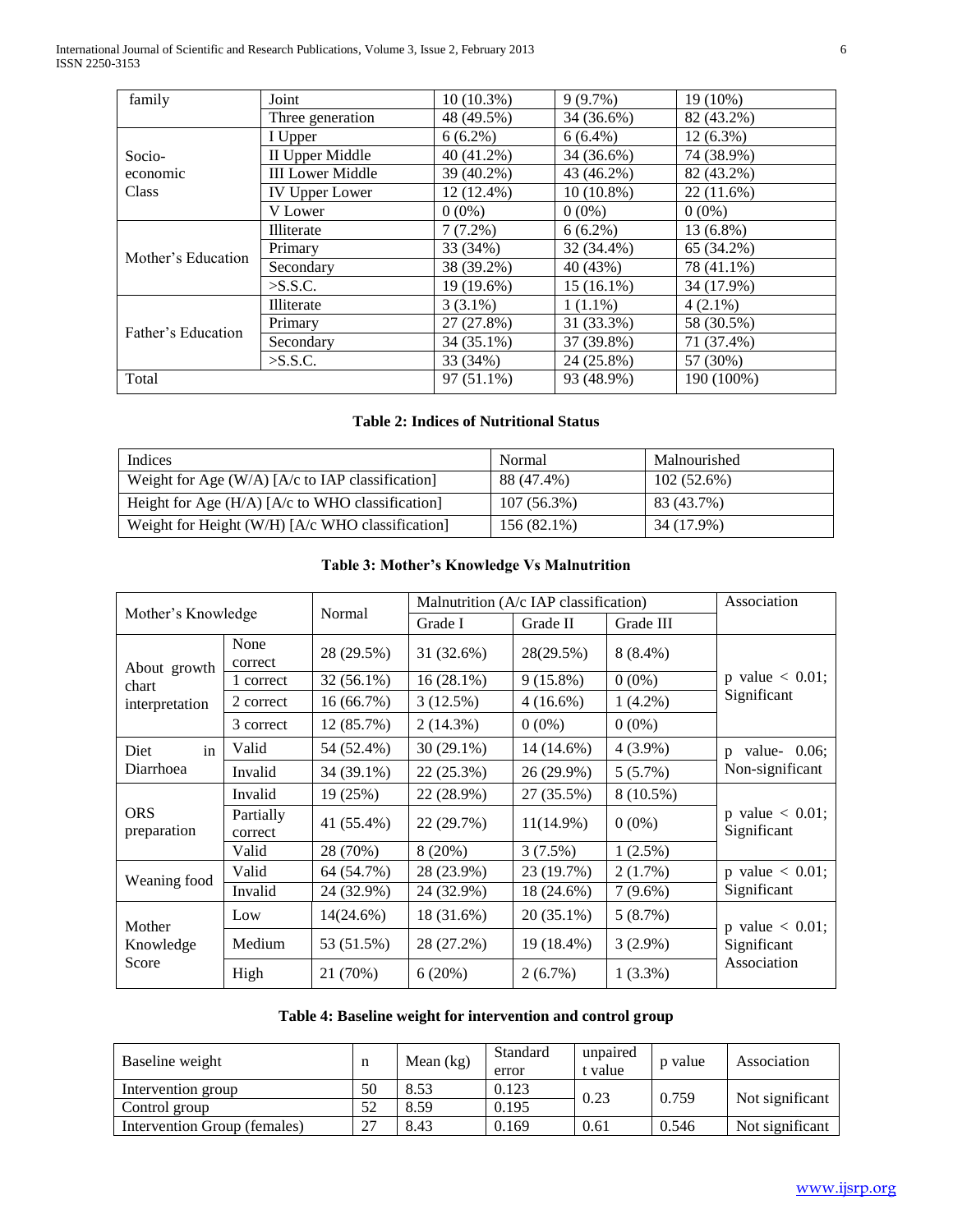| Control Group (females)    | $\sim$<br>ا ت | 8.63 | 0.275 |      |       |                 |
|----------------------------|---------------|------|-------|------|-------|-----------------|
| Intervention Group (males) | n n<br>ل کے   | 8.65 | 0.181 | 0.32 | 0.754 | Not significant |
| Control Group (males)      | າະ            | 8.54 | 0.282 |      |       |                 |

#### **Table 5: Weight gain by intervention group children after intervention**

|                                  |                   | Mean<br>weight    | Standard Deviation<br>(SD) | Paired t test (Two tailed)         |  |
|----------------------------------|-------------------|-------------------|----------------------------|------------------------------------|--|
| Intervention<br>Pre-intervention |                   | $8.49$ kg         | 0.86                       | t value- 27.4; p value $< 0.001$ ; |  |
| group $(n-48)$                   | Post-intervention | $9.96$ kg         | 0.9                        | <b>Significant Difference</b>      |  |
| Group<br>Control                 | Pre-intervention  | $8.56$ kg         | 1.3                        | t value- 30.3; p value $< 0.001$ ; |  |
| $(n-49)$                         | Post-intervention | $9.76 \text{ kg}$ | 1.3                        | <b>Significant Difference</b>      |  |

#### **Table 6: Weight gain by children after intervention in both groups**

| Weight gain        | n  | Mean weight gain<br>(kg) | Standard<br>error<br>(S.E.) | Unpaired t-test               |  |
|--------------------|----|--------------------------|-----------------------------|-------------------------------|--|
| Intervention group | 48 | 1.47                     | 0.054                       | value-4.05; p value $\langle$ |  |
| Control group      | 49 |                          | 0.04                        | 0.01; Significant Difference  |  |

**Table 7: Effect of intervention on mother's knowledge about child's nutrition**

|                           |                       | Mean | <b>SD</b> | Percentile       |                  |                  | signed<br>Wilcoxan | Association                          |
|---------------------------|-----------------------|------|-----------|------------------|------------------|------------------|--------------------|--------------------------------------|
|                           |                       |      |           | 25 <sub>th</sub> | 50 <sub>th</sub> | 75 <sub>th</sub> | Ranked test        |                                      |
| Intervent<br>ion<br>group | Pre-<br>intervention  | 3.83 | 1.74      | 2                | 4                | 5                | 4.81               | $p$ -value $< 0.01$ ;<br>Significant |
|                           | Post-<br>intervention | 5.1  | 1.15      | 4                | 5                | 5.75             |                    | Difference                           |
| Control<br>group          | Pre-<br>intervention  | 3.53 | 2.15      | 2                | 3                | 5.5              | 1.49               | p-value<br>$=$<br>Non-<br>0.136;     |
|                           | Post-<br>intervention | 3.84 | 1.8       | 2                | $\overline{4}$   | 6                |                    | significant<br>Difference            |

# IV. DISCUSSION

 The present community based interventional study was carried out during the period of Jan 2010 to December 2010, by selecting 6 Anganwadis where we have found 102 (52.63%) undernourished children. Whereas 83 (43.68%) children were stunted and 34 (17.89%) children were wasted. Similar findings were found by Kumar et al.**(8)** According to NFHS III **(9)** in urban slum of Mumbai in the age group of 12 months 35 months, there were 35.26% undernourished children, 51.92% were stunted and 14.16% were wasted .

 In this study according to IAP grades of nutritional status 88 (46.32%) children were normal, while 52(27.37%) were in Grade I of malnutrition, 41 (21.58%) in Grade II and 9 (4.74%) children were in grade III malnutrition. Similar findings were noted by Verma et al.**(10)** , Chakraborty et al.**(11)** , Mittal et al.**(12)** and Harishankar et al.**(13)**

 This study revealed that 48 (51.61%) children from the age group 12 months to 23 months were malnourished while 54 (55.61%) children belonging from age group 24 to 35 months were malnourished. Whereas Mittal et al.<sup>(12)</sup> found 66 (40.74%) children from the age group 12 to 23 months were malnourished; while 49(40.16%) children from the age group 24 to 35 months were malnourished. Similarly Harishankar et al **(13)** found

33(32.1%) children in the age group of 12-23 months age group were malnourished while 23(21.7%) children in the age group of 24-35 months were malnourished. Mahajan et al.**(14)** noted more prevalence of malnutrition between one to three year age group compare to below one year age group.

 In this study no significant association was seen between sex of the children and their nutritional status, though percentage of malnutrition was more in female children compare to male children. In contrast to this study, Kumar et al.**(8)** , Chakraborty et al.**(11)** and Prinja et al.**(15)** found more percentage of malnutrition among male children. Whereas Mahajan et al<sup>(14)</sup> found more percentage of malnutrition among female children as compare to male children.

 In this study we found that poor the social class more the chances of child being malnourished. Out of 22 children from class IV socioeconomic class 19 (86.36%) were detected malnourished compared to 4 (33.33%) of class I. Significant association was seen between nutritional status and socioeconomic status of the family. Similar was the finding of study conducted by Mahajan et al.**(14)** and Avachat et al.**(16)**

 Present study revealed that as the educational level of mother increased, improvement in nutritional status of the child was seen. 11(84.62%) children were malnourished whose mothers were illiterate as compared to 4 (12.12%) whose mother